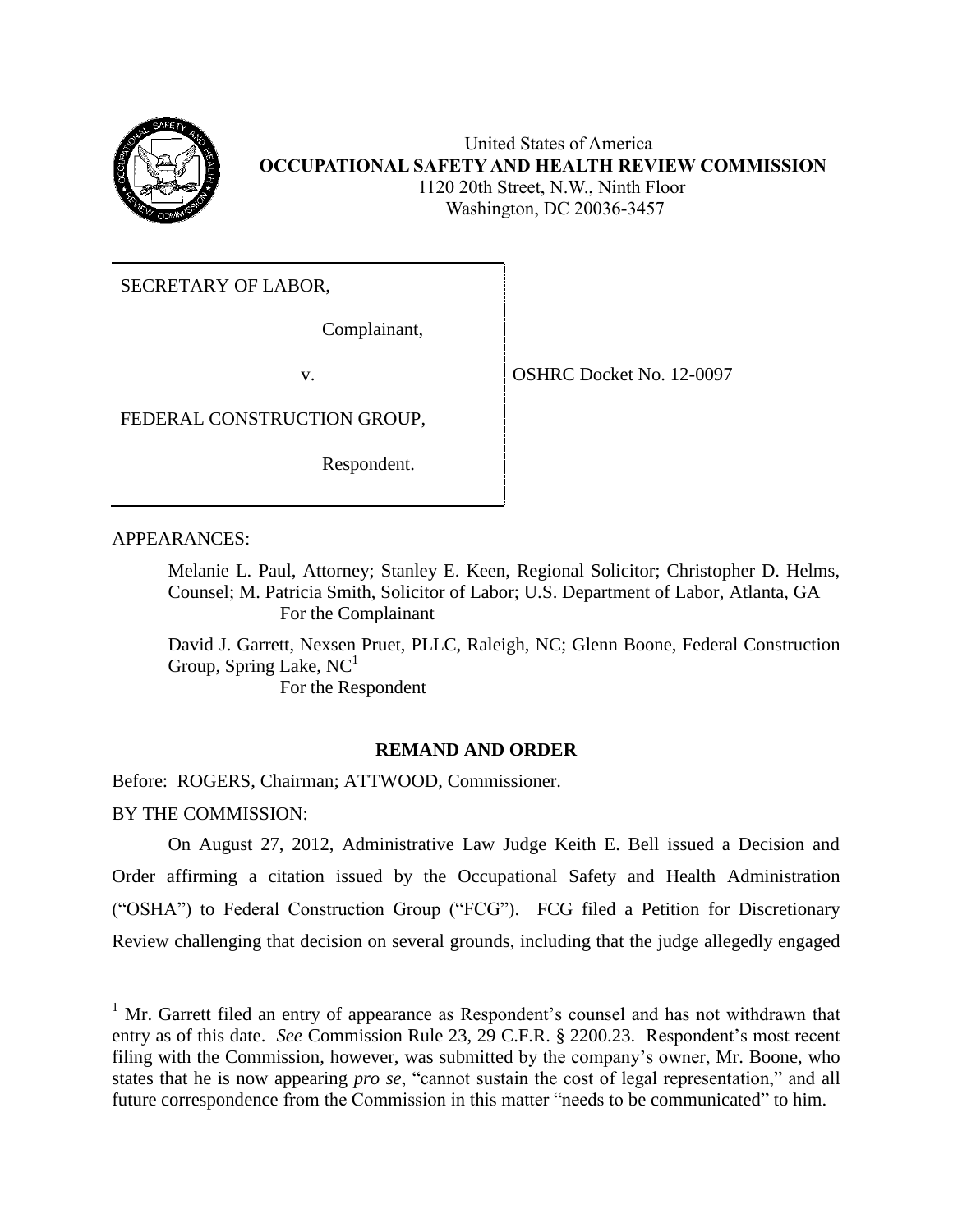in a "private conversation" over lunch on the first day of the hearing with the OSHA compliance officer who conducted the inspection on which the citation was based and also testified at the hearing. FCG claims that this conversation constitutes an ex parte communication in violation of Commission Rule 105(a), 29 C.F.R. § 2200.105(a).<sup>2</sup> See 5 U.S.C. § 551(14) (definition of ex parte communication under Administrative Procedure Act); § 557(d)(1) (identifying prohibited ex parte communications). For the following reasons, we remand the case to the judge for further proceedings.

The Commission has a procedure under Commission Rule 68(b), 29 C.F.R. § 2200.68(b), for raising claims of this nature, and that procedure—which FCG did not follow here—requires a party seeking the disqualification of a judge to promptly file an affidavit detailing the grounds for its request with the judge before a decision is filed. 3 *See* 5 U.S.C. § 556(b) (filing of timely and sufficient affidavit for disqualification); *Nova Group/Tutor-Saliba*, 23 BNA OSHC 1933, 1935 n.3, 2012 CCH OSHD ¶ 33,225, p. 55,998 n.3 (No. 10-0264, 2012). Because FCG's petition asserting its claim was filed after the judge's decision was docketed with the Commission, the judge had no opportunity to address the company's allegation while the case was still before him and determine what relief, if any, may be appropriate.

Here, we construe the ex parte communication allegation in FCG's petition as a motion for disqualification under Rule 68 and remand this case to the judge for a ruling on the motion. *See In re Certain Underwriter*, 294 F.3d 297, 302 (2d Cir. 2002) ("The discretion to consider

 $\overline{\phantom{a}}$ 

29 C.F.R. § 2200.105(a).

<sup>3</sup> Rule 68(b) provides:

29 C.F.R. § 2200.68(b).

 $2^2$  Rule 105(a) provides:

Except as permitted by § 2200.120 or as otherwise authorized by law, there shall be no ex parte communication with respect to the merits of any case not concluded, between any Commissioner, Judge, employee, or agent of the Commission who is employed in the decisional process and any of the parties or intervenors, representatives or other interested persons.

*Request for withdrawal.* Any party may request the Judge, at any time following his designation and before the filing of his decision, to withdraw on ground of personal bias or disqualification, by filing with him promptly upon the discovery of the alleged facts an affidavit setting forth in detail the matters alleged to constitute grounds for disqualification.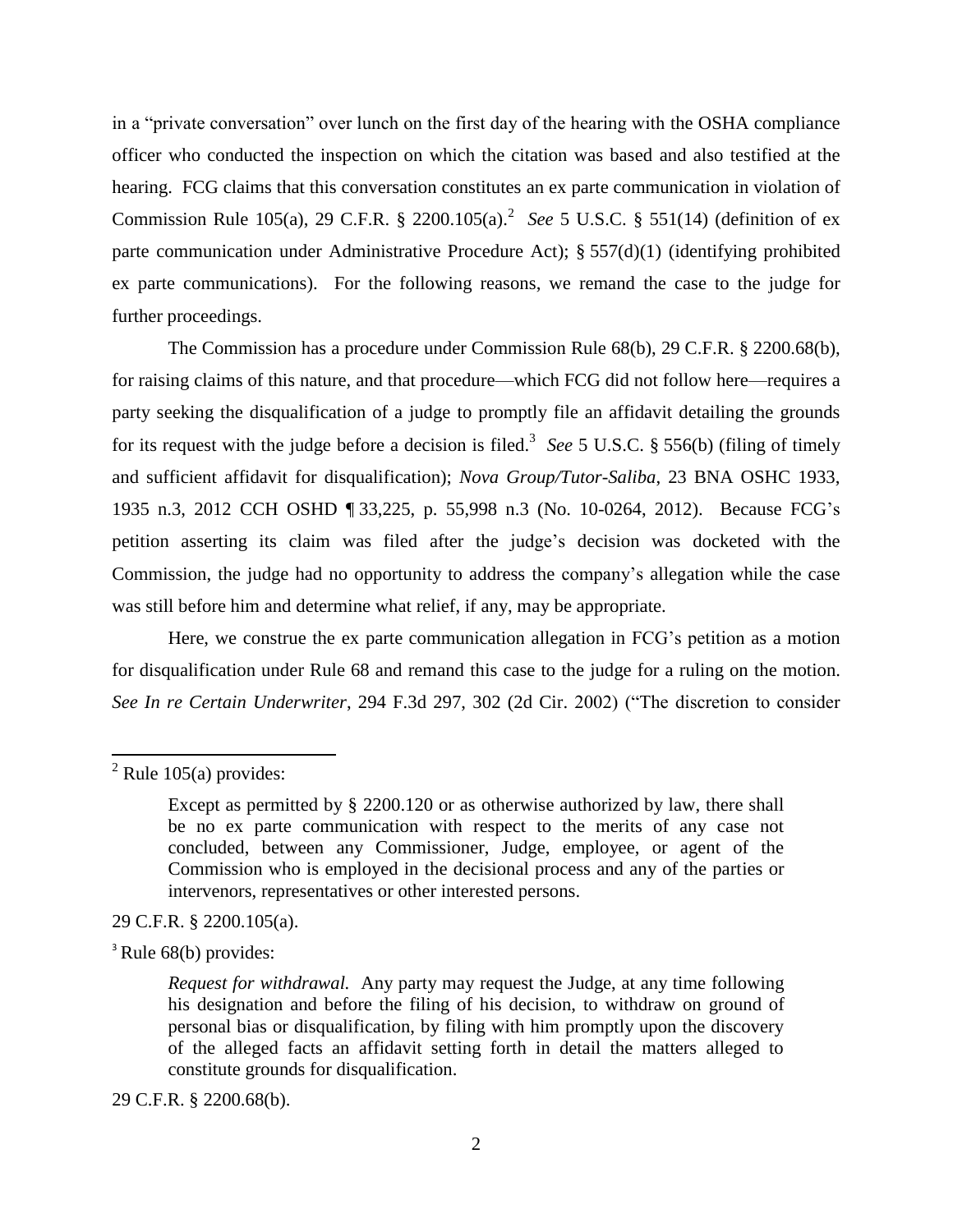disqualification rests with the district judge in the first instance. The reasons for this are plain. The judge presiding over a case is in the best position to appreciate the implications of those matters alleged in a recusal motion. A judge considering recusal must balance the need for public confidence in the judiciary against the possibility that those questioning [her] impartiality might be seeking to avoid the adverse consequences of [her] presiding over their case.") (internal quotations and citations omitted). We also order FCG to submit an affidavit to the judge in accordance with the requirements of Rule 68(b) within 14 days of the date of this order. After receipt of the affidavit, the judge should provide the Secretary with an opportunity to respond. He may also obtain additional affidavits, as necessary, to fully develop a record upon which he can base his ruling.

If, upon consideration of this record, the judge determines that FCG's motion for disqualification should be granted, he should issue an order withdrawing his August 27, 2012 opinion, recusing himself from the case, and transferring the matter to the Chief Judge for reassignment. *See* Commission Rule 68(c), 29 C.F.R. § 2200.68(c). If the judge determines that FCG's motion for disqualification should be denied, he should set forth the reasons for his ruling in an order that also states he is reissuing his opinion and submitting it to the Executive Secretary for redocketing. *See* Commission Rule 68(d), 29 C.F.R. § 2200.68(d). At that time, FCG may file a petition for discretionary review in which it may seek review of the judge's ruling on its disqualification motion, as well as renew its request for review of the reissued Decision and Order.

SO ORDERED.

 $\sqrt{s/}$ 

Thomasina V. Rogers Chairman

 $\sqrt{s/2}$ 

Cynthia L. Attwood

Dated: October 11, 2012 Commissioner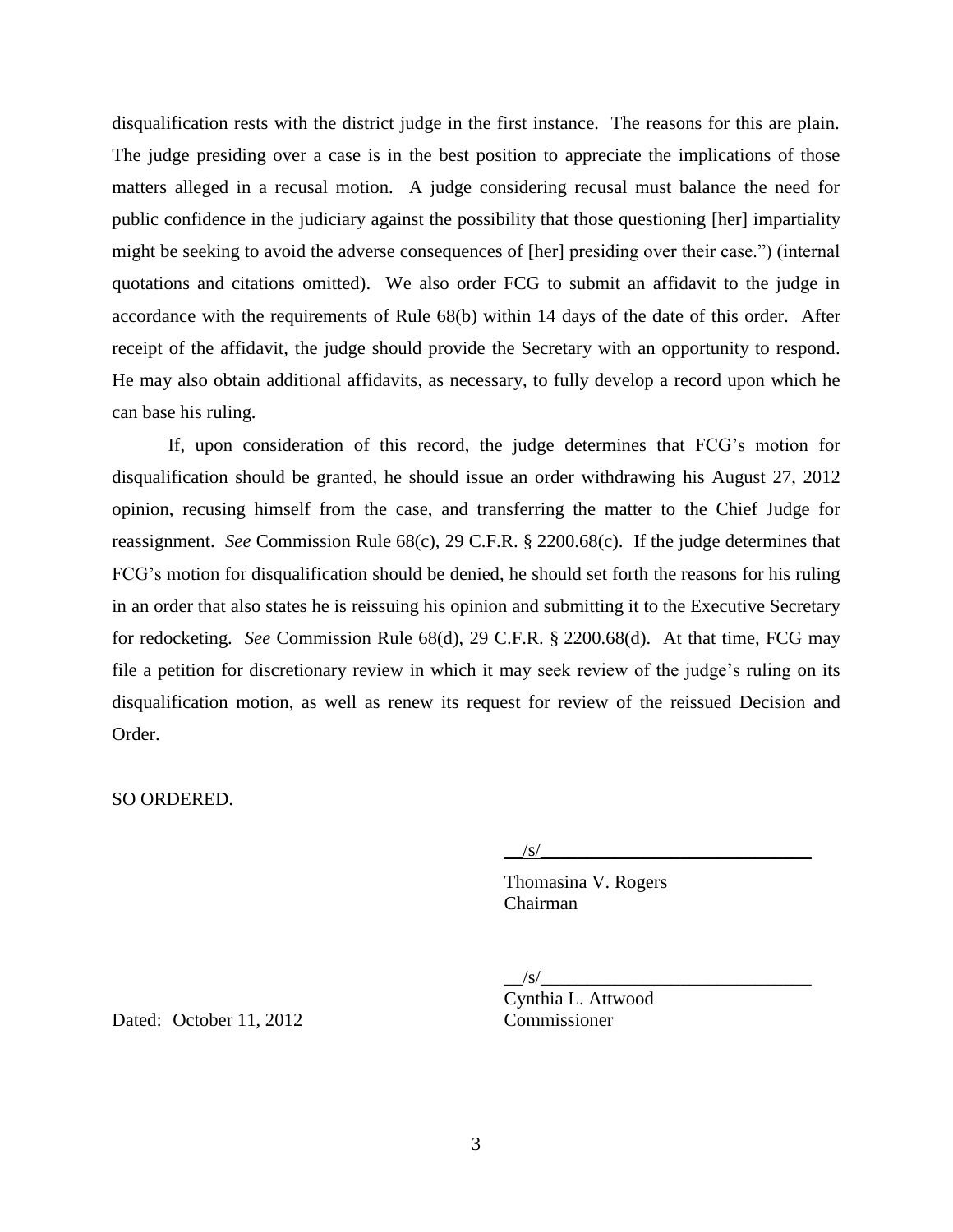

# **United States of America OCCUPATIONAL SAFETY AND HEALTH REVIEW COMMISSION 1120 20th Street, N.W., Ninth Floor Washington, DC 20036-3457**

| SECRETARY OF LABOR,                           | ٠<br>$\bullet$       |                          |
|-----------------------------------------------|----------------------|--------------------------|
|                                               |                      |                          |
| Complainant,                                  | $\ddot{\phantom{a}}$ |                          |
|                                               | $\ddot{\cdot}$       |                          |
| v.                                            | ٠                    |                          |
|                                               | $\ddot{\phantom{a}}$ | OSHRC DOCKET NO. 12-0097 |
| FEDERAL CONSTRUCTION GROUP,<br>$\ddot{\cdot}$ |                      |                          |
|                                               |                      |                          |
| Respondent.                                   | ٠                    |                          |
|                                               |                      |                          |

Appearances:

Melanie Paul, Esquire, U.S. Department of Labor, Office of the Solicitor, Atlanta, Georgia

For the Complainant.

David J. Garret, Esquire, Nexsen, Pruet, Raleigh, North Carolina

For the Respondent.

Before: Keith E. Bell, Administrative Law Judge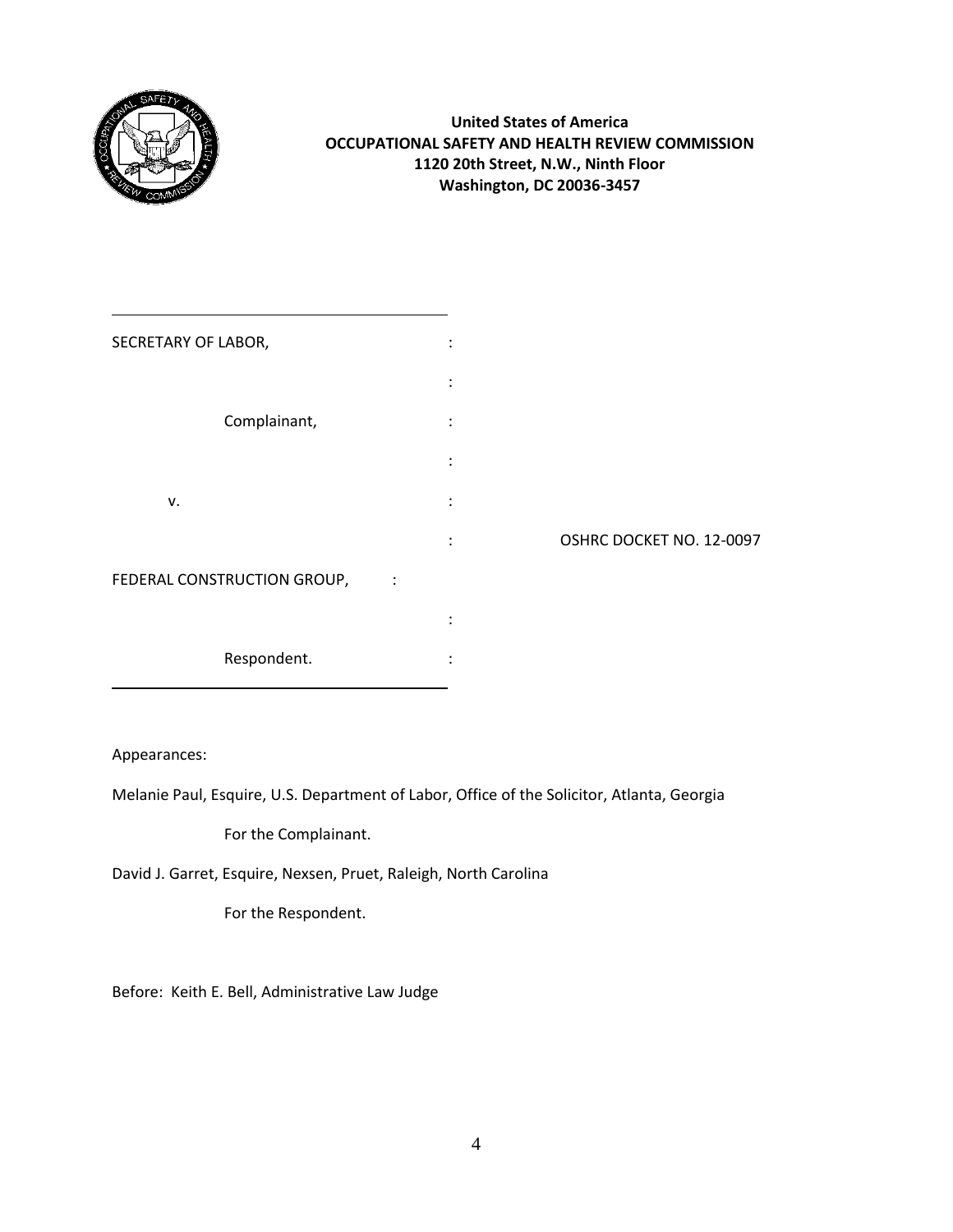#### **DECISION AND ORDER**

 This proceeding is before the Occupational Safety and Health Review Commission ("the Commission") pursuant to section 10(c) of the Occupational Safety and Health Act of 1970, 29 U.S.C. § 451 *et seq.* ("the Act"). The Occupational Safety and Health Administration ("OSHA") conducted an inspection of a worksite located on the Fort Bragg military base in Fayetteville, North Carolina, on October 14, 2011 and October 19, 2011. As a result, OSHA issued a Citation and Notification of Penalty ("Citation") to Federal Construction Group ("Respondent" or "FCG"), alleging violations of the Act. The Citation alleges that Respondent violated provisions of the hazard communication ("HazCom") standard and the lead standard. Specifically, Citation 1, Items 1a and 1b, allege that Respondent violated 29 C.F.R. §§ 1910.1200(e)(1) and (e)(2), respectively; a single penalty of \$ 3,000.00 is proposed for these grouped items. Citation 1, Item 2, alleges a violation of 29 C.F.R. § 1926.62(e)(2)(i) and proposes a penalty of \$ 3,000.00. Respondent timely contested the Citation. The hearing in this matter was held on June 6, 2012, in Raleigh, North Carolina, and on June 20, 2012, in Durham, North Carolina. For the reasons discussed below, the Citation is AFFIRMED and the proposed penalties are assessed.

## **Jurisdiction**

The parties have stipulated to the Commission's jurisdiction over this proceeding and coverage under the Act. (Tr. 12-13). Further, I find that the Act applies and the Commission has jurisdiction over this proceeding pursuant to section 10(c) of the Act, 29 U.S.C. § 659(c). The record establishes that at all times relevant to this case, Respondent was an "employer" engaged in a "business affecting commerce" within the meaning of section 3(5) of the Act, 29 U.S.C. § 652(5).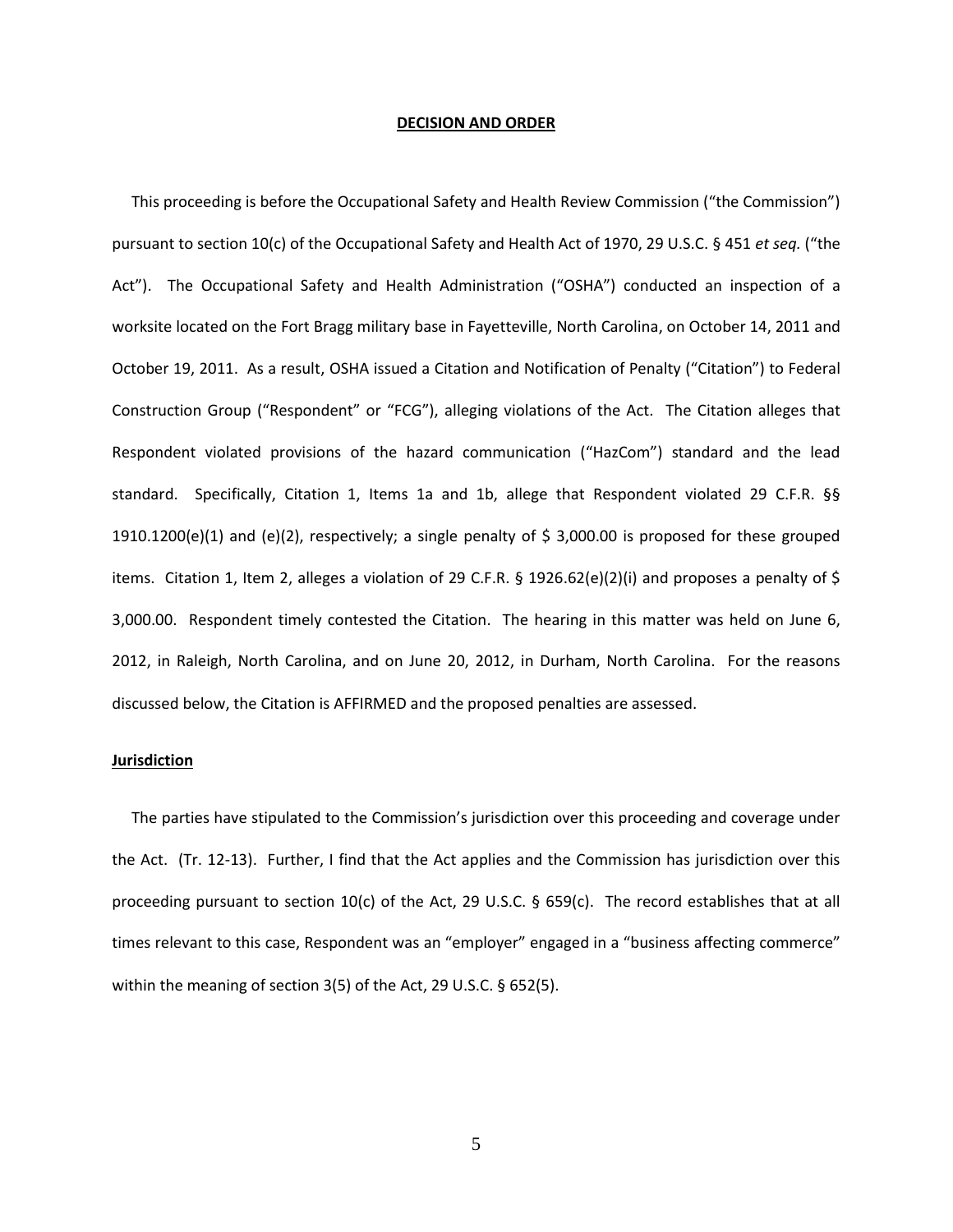## Background<sup>4</sup>

OSHA initiated an inspection of FCG's worksite after receiving a complaint from a tenant of Building 2- 1105 Stack B ("Stack B") regarding renovation work being performed.in the basement of the building; the complaint alleged that subcontractors were removing asbestos.<sup>5</sup> FCG was a subcontractor to B&H Contracting Company ("B&H") for the renovation project in the basement of Stack B, but it acted in the capacity of the "general contractor" for the work at the site. The project at issue was project number FA-11023-9P/contract number W91247-11-0034 (hereafter the "Statement of Work"); the project called for the repair and upgrade of Stacks B and C in Building 2-1105, located in Ft. Bragg at the corner of Riley Road and McComb Street. The Statement of Work indicated that there was lead-based paint that required removal on the basement walls, ceiling and floor. It also indicated that the removal of the lead-based paint in the basement would require sandblasting. (Tr. 14).

 B&H had no representatives on the site who were involved with the sandblasting of the lead-based paint. FCG had done work at Fort Bragg for at least 15 years, as both a contractor and a subcontractor. Army regulation 385-10, Chapter 4, Contracting Safety Policy 4-2, requires that contractors comply with OSHA regulations and states that they are responsible for the safety and health of their employees. On September 16, 2011, FCG sent paint chips from Stack B to SMSL Analytical, Inc. ("SMSL") to test for the presence of lead. Those test results were sent to Glenn Boone, FCG's vice-president and owner. The test results indicated that there were lead concentrations from seven samples that ranged from .010 percent to 7.9 percent. (Tr. 14-15).

 OSHA Industrial Hygienist ("IH") David McLemore field tested the paint or paint dust from three locations within Stack B. All tested positive for lead. He also took a bulk sample from the lead dust on

 $\overline{a}$ 

 $^4$  Through a series of stipulations, the parties have agreed to the following facts in this matter.

<sup>&</sup>lt;sup>5</sup> The work actually involved removing lead-based paint by sandblasting in the basement and did not involve asbestos. Further, there was no persuasive evidence in the record that any tenants in the building were exposed to the lead and silica sand that resulted from the renovation.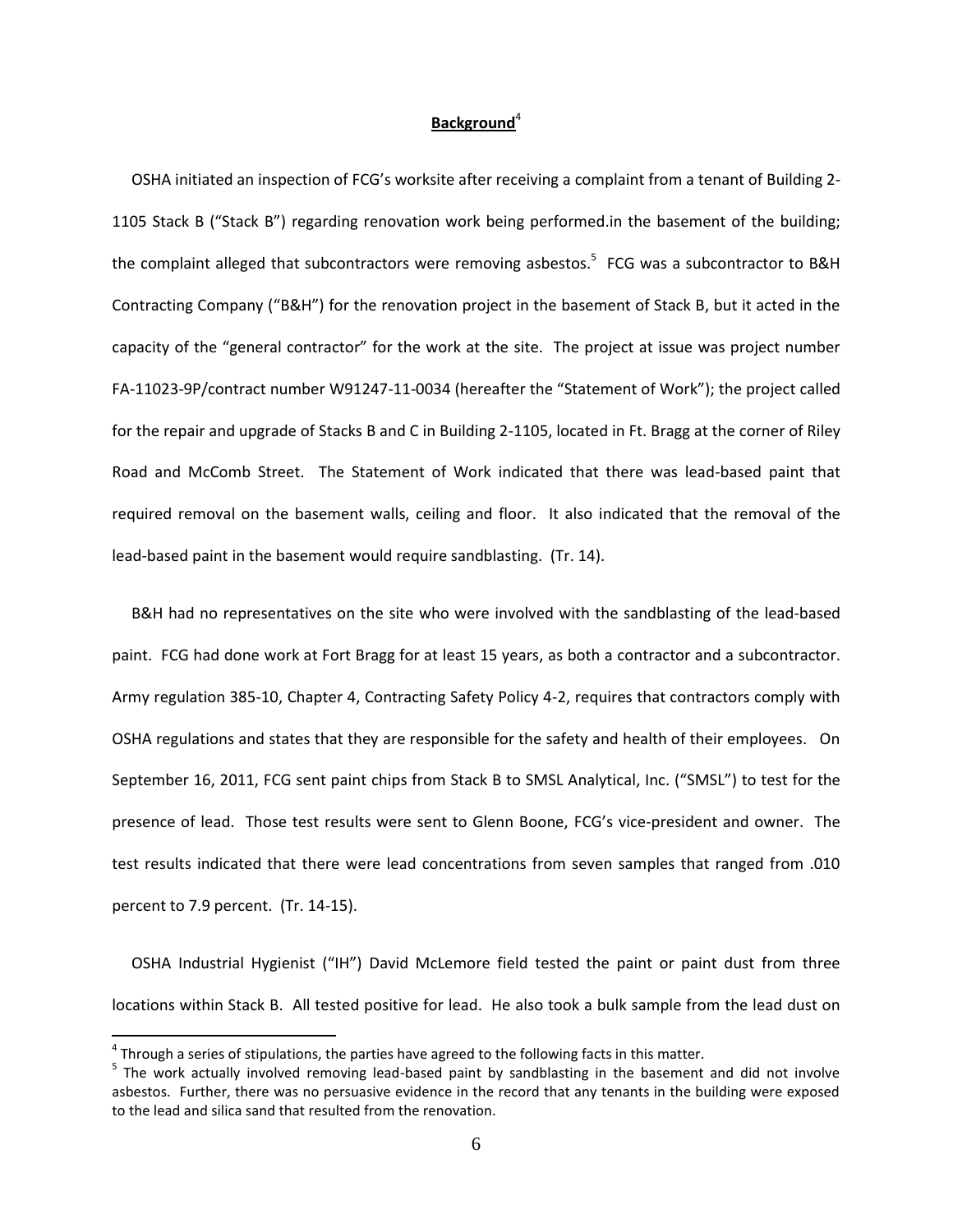October 20, 2011. That sample was sent to OSHA's Salt Lake City Technical Center for testing. The results showed the presence of lead at .2418 percent.<sup>6</sup> (Tr. 15-16).

## **Discussion**

 To prove a violation of an OSHA standard, the Secretary must show by a preponderance of the evidence that (1) the cited standard applies, (2) there was noncompliance with its terms, (3) employees had access to the violative conditions, and (4) the cited employer had actual or

constructive knowledge of those conditions. *E.g., George Campbell Painting Corp.*, 18 BNA OSHC 1929, 1932 (No. 94-3121, 1999).<sup>7</sup>

## *Witness Credibility*

As a preliminary matter, I make the following findings concerning the credibility of the key witnesses in this case.

## *Robert Aumock*

 $\overline{\phantom{a}}$ 

 Mr. Aumock is Fort Bragg's construction control representative. His duties included responsibility for quality control and safety throughout the course of this project. (Tr. 252-55). I observed Mr. Aumock's demeanor as he testified, including his facial expressions and his body language.<sup>8</sup> My observations lead me to conclude that Mr. Aumock was less than candid. For example, he made little, if any, direct eye contact with the undersigned during his testimony. Further, his responses to direct questions indicated

 $^6$  The parties stipulated to the authenticity and admissibility of the Salt Lake City laboratory report and the SMSL test results; they also agreed that it was not necessary for any laboratory witnesses to testify.

 $^7$  Respondent attempted, mid-trial, to assert an affirmative defense known as the "Sasser" defense. However, no such defense was raised in accordance with § 2200.207(b) of the Commission's Rules of Procedure. Additionally, Respondent denied having any affirmative defenses at the start of the hearing. (Tr. 17, 336-337). Even if such a defense had been timely raised, the Commission has specifically held that an employer cannot contract away its responsibilities under the Act. *Pride Oil Well Serv.*, 15 BNA OSHC 1809 (No. 87-692, 1992).

 ${}^{8}$ This statement applies equally to all of the witnesses who testified in this case.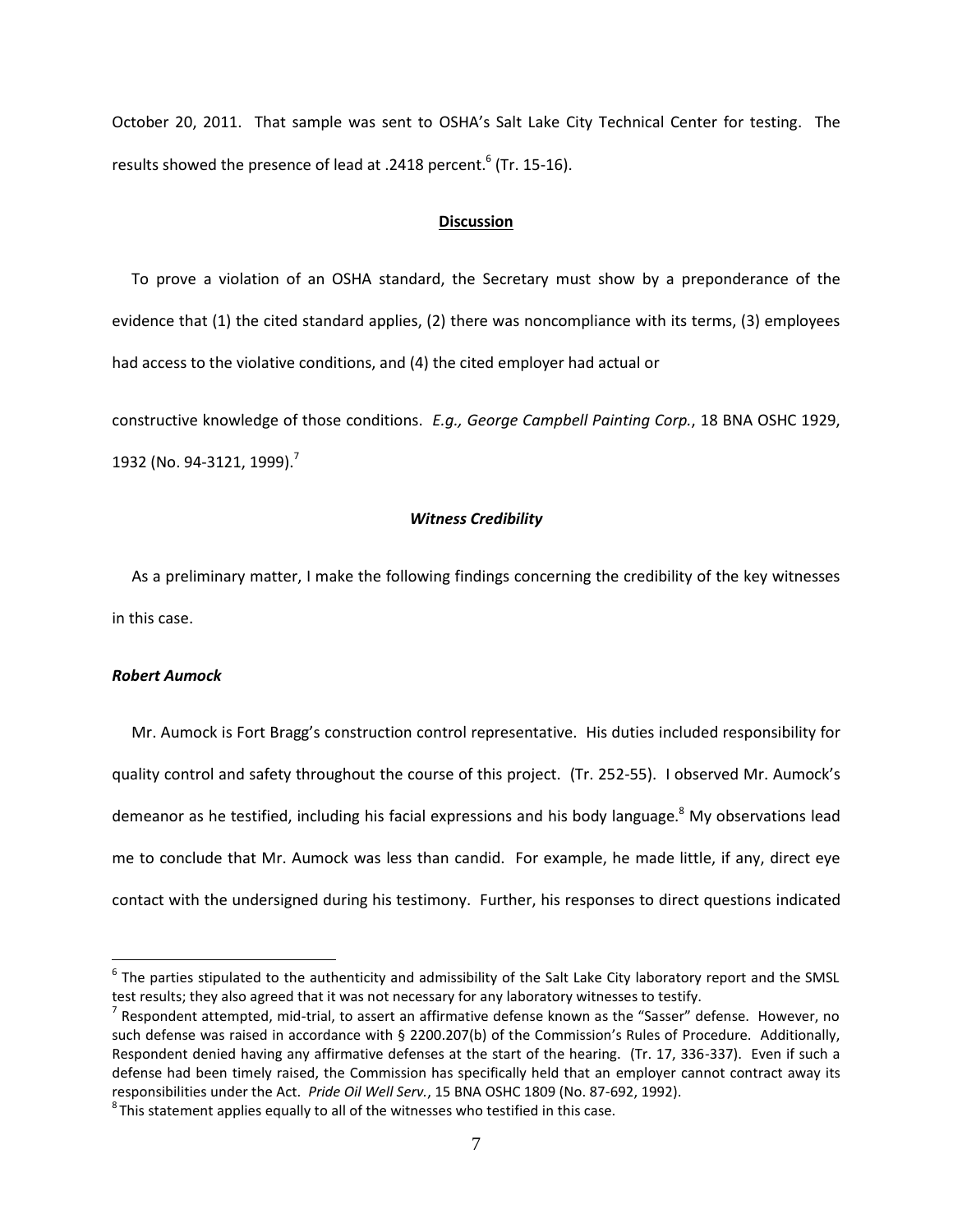an uncertainty about facts that should have been within the scope of his knowledge about this project. For example:

- Q. And who is the appointed project manager or superintendent for [FCG] on this project?
	- A. That was Bob Probstfield. Bob was a superintendent. I *think* Mr. Boone was listed as the project manager. (Tr. 279). [emphasis supplied].
- Q. Okay, but you yourself have not seen any hazard analysis form completed in this case?
- A. I don't *think* so, no. (Tr. 280). [emphasis supplied].

Mr. Aumock conceded that Fort Bragg was cited for FCG's non-compliance with the standards at issue in this case and that Fort Bragg accepted those citations. Nevertheless, he maintained that he provided the OSHA representatives with copies of FCG's lead compliance and HazCom plans and that they were impressed with the speed with which he and Mr. Boone provided these documents. (Tr. 283- 286). Based on the foregoing, I find that Mr. Aumock's testimony lacks credibility and that his assertions of FCG's compliance are undermined by the reliable evidence of record in this case.

## *Jerry Peterson*

 Mr. Peterson is an employee of FCG whose duties included estimating the cost of this project. He testified that he witnessed Mr. Aumock providing copies of the quality control and safety plans for this project to OSHA Compliance Officer ("CO") Clarence Moore. However, he stated that he did not actually see more than the cover pages of those documents. (Tr. 316). He also stated that Mr. Boone was the one who provided the OSHA representatives with copies of FCG's HazCom plan, lead protection plan, respiratory protection plan and safety plan. (Tr. 288, 297, 316, 319). On cross-examination, Mr. Peterson conceded that he only observed the cover pages of the documents he claims Mr. Boone provided to OSHA. (Tr. 320). I find that Mr. Peterson's testimony asserting that OSHA was provided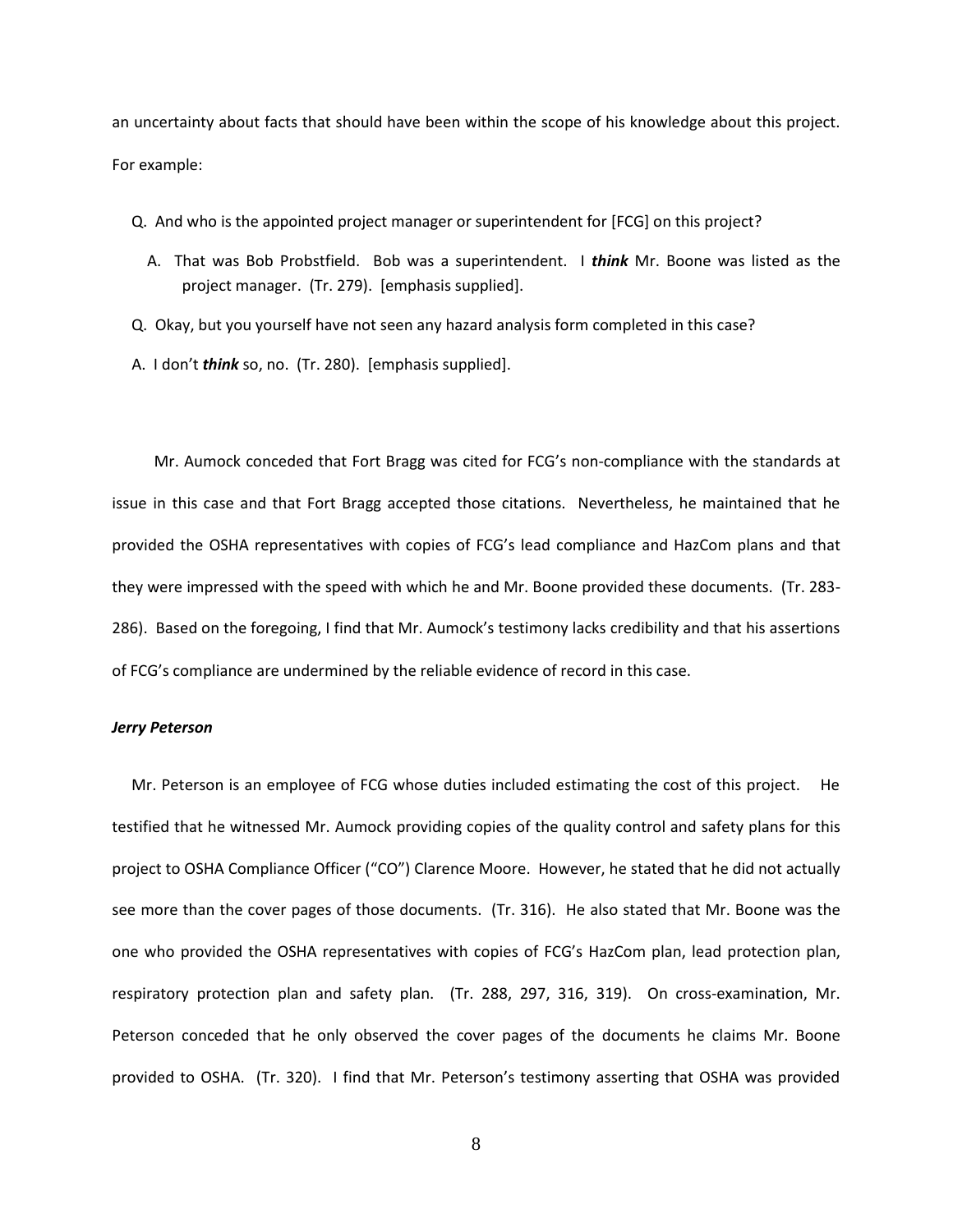copies of FCG's HazCom and lead compliance plans is less than credible due to the tentative nature of his answers about what he observed. Further, I find that his testimony was biased, in light of his employment relationship with Respondent, and that his testimony is simply not supported by the credible evidence in this case.

## *William Fields*

 Mr. Fields is the owner of Contractor Services Group ("CSG"), whose company worked on the renovation project at issue in this case. (Tr. 322, 325). When asked about his personal knowledge concerning FCG providing documents to OSHA, Mr. Fields testified as follows:

Q. Do you happen to know what those documents were?

 A. I *think* it was also the HazCom plan, the MSDS sheets. I *think* Glenn had been given a listing of what to provide, as well as us, and whatever documents. *I'm not sure* of the complete list of the documents he was asked to provide. (Tr. 341-342). [emphasis supplied].

 I find Mr. Field's testimony concerning the issue of whether OSHA was provided copies of FCG's HazCom plan to be less than credible based on his tentative answers suggesting that he was less than certain.

#### *Raymond Glenn Boone*

 Mr. Boone is FCG's vice-president of operations. (Tr. 360). He testified that "all of [the] documents were in the company truck when Clarence Moore and I were on site on October 14<sup>th</sup> and he never asked us for them." (Tr. 367). He further testified that he saw Mr. Aumock give a copy of the documents at issue to OSHA CO Moore on October  $14<sup>th</sup>$ . (Tr. 407). Mr. Boone went on to testify that he received an email on October 18<sup>th</sup> indicating that OSHA was returning to the site on October 19<sup>th</sup> and wanted him to bring copies of the HazCom and lead protection plans. According to Mr. Boone, he brought copies of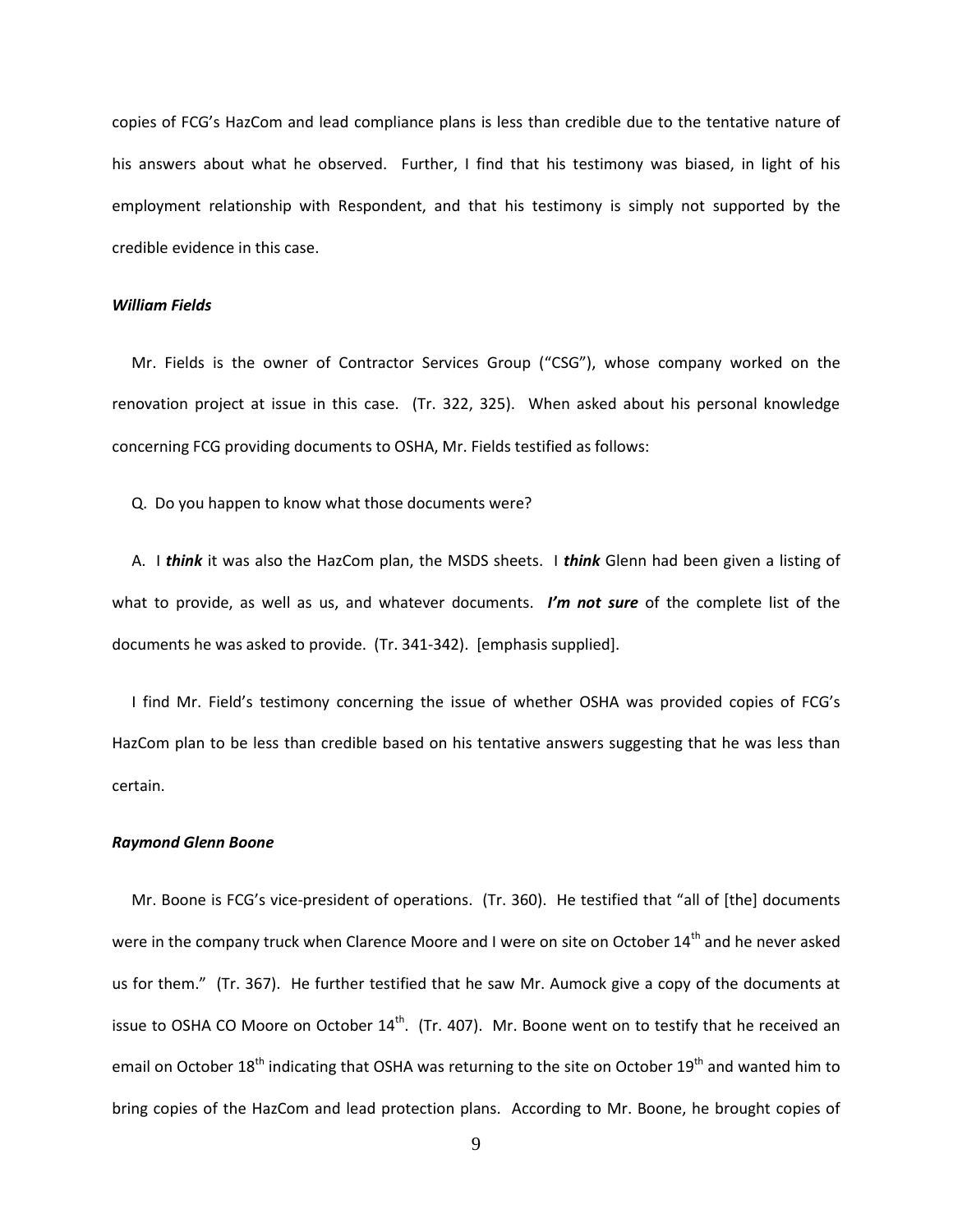those plans on October  $19<sup>th</sup>$  and gave them to CO Moore, who looked at them and handed them back. (Tr. 368). On cross-examination, Mr. Boone testified that "OSHA did not ask me for those documents. All they had to do was ask and I would have emailed them to them." (Tr. 439).

 I find that Mr. Boone's testimony in regard to whether OSHA was provided copies of FCG's HazCom and lead compliance plans was inconsistent. On the one hand, he asserted that CO Moore requested the documents and received them and then handed them back. He then asserted that OSHA did not ask for the documents. I further find that Mr. Boone's answers during his testimony were often evasive and not responsive to the questions asked. Moreover, Mr. Boone's credibility is undermined by his admission that he recorded the meeting with OSHA on October  $19<sup>th</sup>$  despite being told that recording would not be permitted. (Tr. 143, 417).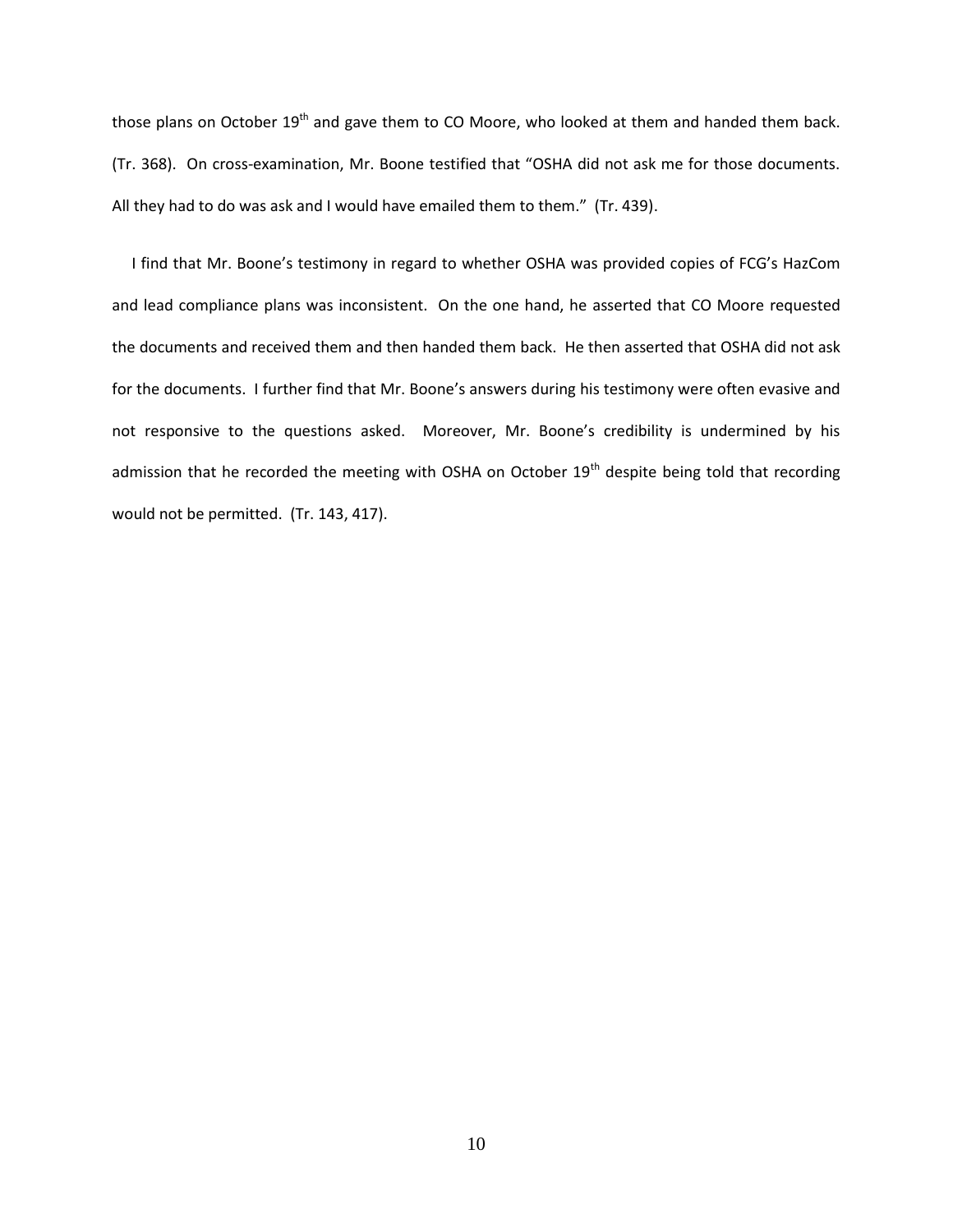#### *Clarence Moore*

 Mr. Moore is the OSHA CO who was assigned to investigate the complaint in this case. Although he has only been with OSHA since 2010, CO Moore has a degree in occupational safety and health. He testified that during his initial visit to the site on October 14, 2011, he was only given a copy of FCG's quality management and quality control plan. Moreover, he testified that he was only provided two pages of that document and then later received a complete copy from Mr. Aumock. (Tr. 56-59, 66-67, 138; GX-4).<sup>9</sup> During his testimony, CO Moore's demeanor was calm and confident. He frequently made eye contact with the undersigned while testifying. His acknowledgement of receipt of some documents, *i.e.*, FCG's quality control plan and sampling results, made his testimony more credible. (Tr. 66-67, 138).

## *David McLemore*

 $\overline{\phantom{a}}$ 

 Mr. McLemore is an OSHA IH with 17 years of experience. He received a referral in this case from CO Moore, and he performed the above-noted testing for lead at the site. (Tr. 141-142). IH McLemore's demeanor while testifying was calm and confident. Like CO Moore, he often made eye contact with the undersigned while testifying. He also helped the undersigned to understand some of the more technical aspects of this case, making his testimony highly probative and very credible.

## *Adverse Inferences*

 "When it would be natural under the circumstances **for a party to call a particular witness**, or to take the stand as a witness in a civil case, **or to produce documents or other objects in his or her possession** as evidence and the party fails to do so, this failure may serve as the basis for invoking an adverse inference." 2 McCormick on Evidence § 264 (Kenneth S. Broun, ed., 2006 ) (emphasis added). The Commission has recognized the existence and application of the common law principle of "adverse

 $^9$  "GX" refers to a Government's exhibit, while "RX" refers to a Respondent's exhibit.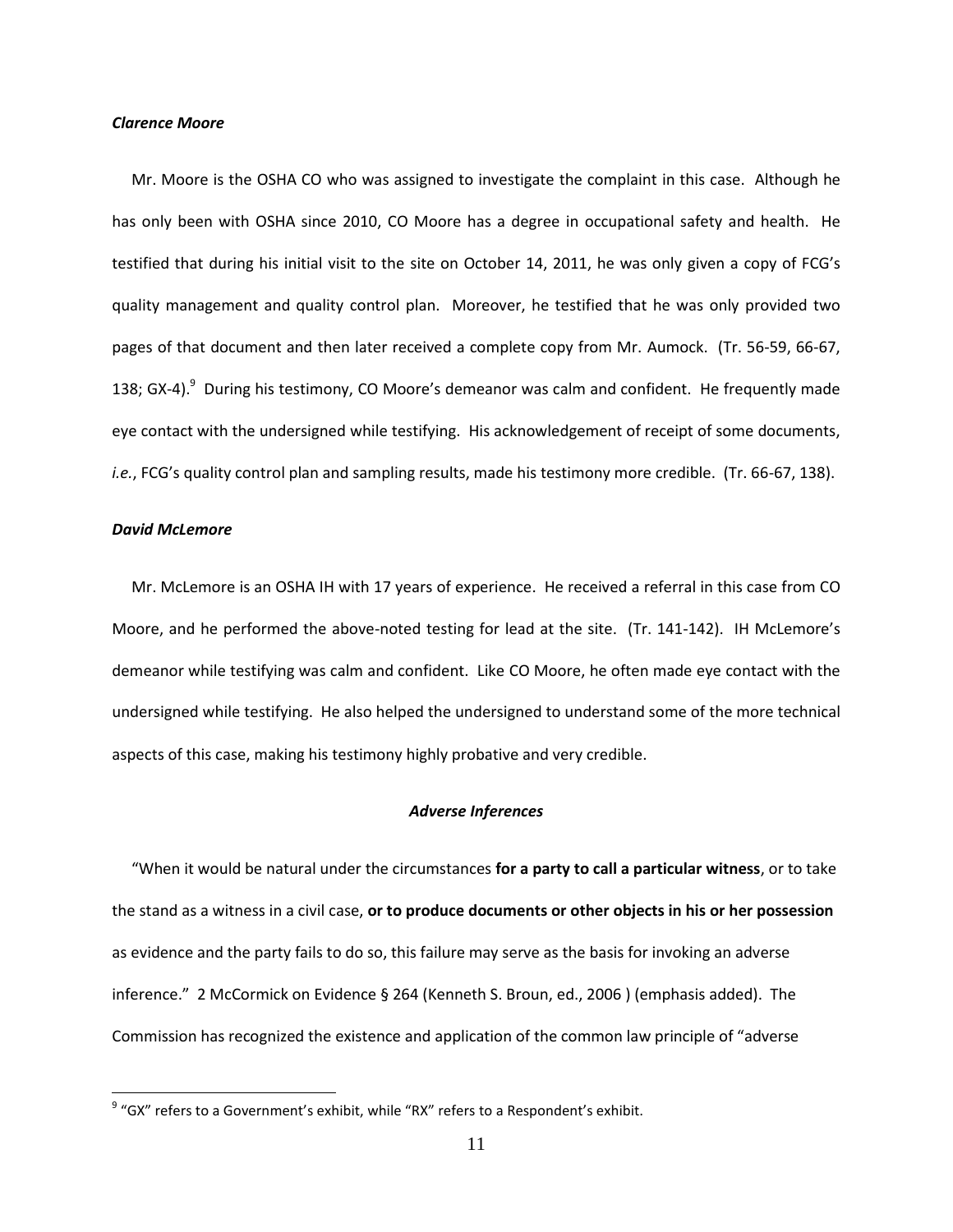inference." *See Capeway Roofing Sys., Inc.,* 20 BNA OSHC 1331 (No. 00-1968, 2003). In the instant case, I find FCG's failure to provide OSHA with copies of its HazCom and lead compliance plans to be indicia of the fact that it had no such plans in place for this project at the time of the inspection. These documents would have been in FCG's possession and under its control. Therefore, it is reasonable to conclude that if such documents had existed at the time of the inspection, Respondent would have averted the issuance of the Citation, and these proceedings, by simply providing OSHA with copies of the documents requested. I further find Respondent's failure to call Robert Probstfield to be an indication that, if called, his testimony would support the government's allegations of violations of the cited standards. Although the record is unclear about what his exact position with FCG was, it is clear that he held a position of authority over this project and was on site frequently. (Tr. 279, 300, 312, 429). Given Mr. Probstfield's responsibility with respect to the worksite and project, it seems that his testimony could have easily established FCG's contention that it was in compliance with the cited standards. Finally, Respondent provided no explanation for its failure to call Mr. Probstfield to testify. (Tr. 282).

#### *Multi-employer Worksite Doctrine*

 The Commission's test of employer liability, holds an employer " responsible for the violations of other employers 'where it could reasonably be expected to prevent or detect and abate the violations due to its supervisory authority and control over the worksite."' *McDevitt St. Bovis, Inc.*, 19 BNA OSHC 1108, 1109 (No. 97-1918, 2000) (internal citation omitted); *Grossman Steel & Aluminum Corp.*, 4 BNA OSHC 1185, 1188 (No. 12775, 1975) (noting that general contractors are "well situated to obtain abatement of hazards," and thus it is "reasonable to expect the general contractor to assure compliance with the standards insofar as all employees on the site are affected"). In holding non-exposing employers responsible for noncompliance with the Act at multi-employer sites, the Commission's test also reflects the Act's remedial purpose: "to assure so far as possible every working man and woman in

12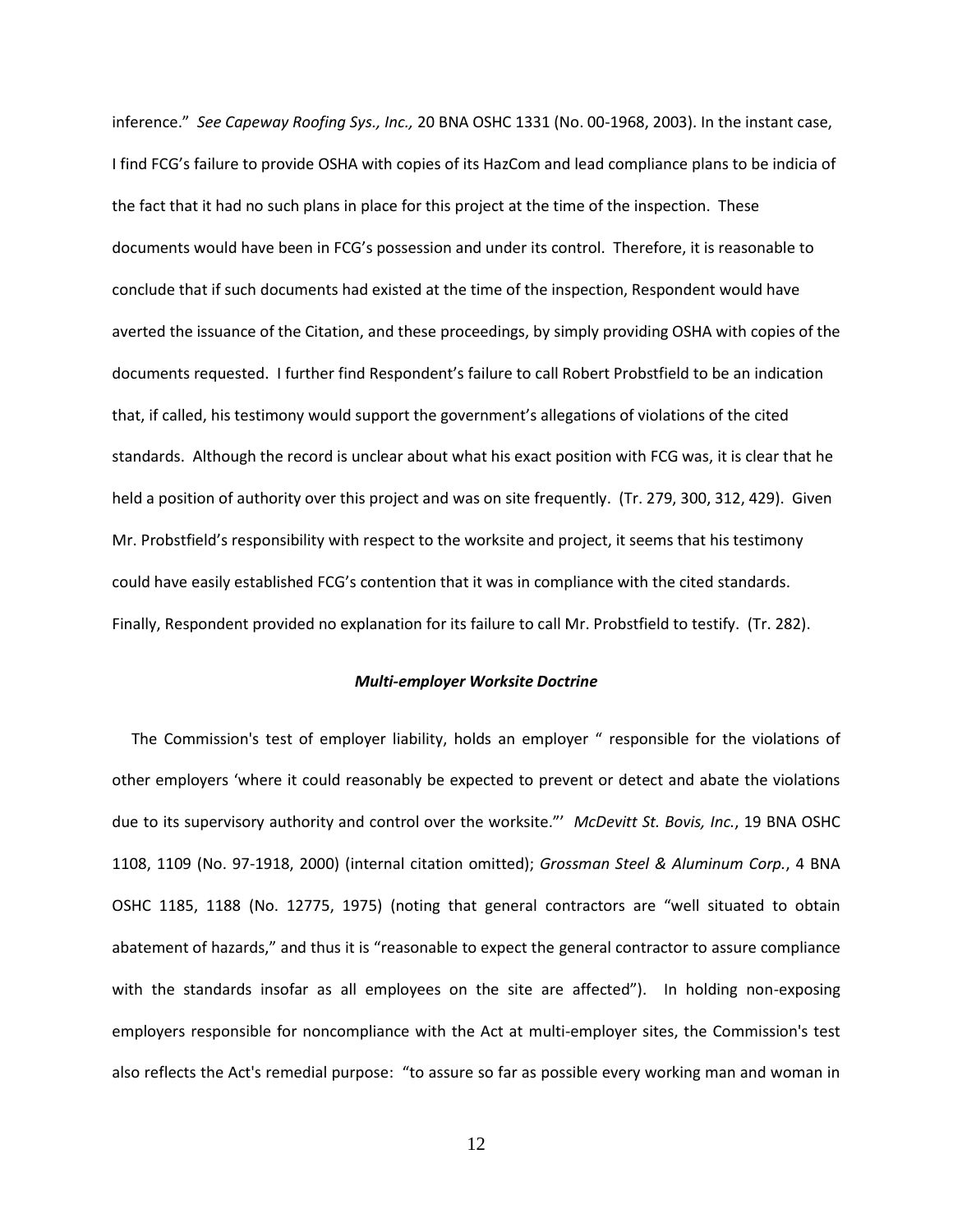the Nation safe and healthful working conditions." Section 2(b) of the Act, 29 U.S.C. § 651(b); *see also Access Equip Sys.*, 18 BNA OSHC 1718, 1723 (No. 95-1449, 1999) (noting that courts of appeals "have found support for the doctrine in the broad, remedial purpose of the Act"). The worksite at issue here involved multiple companies contracted to perform various parts of the renovation.

 Upon OSHA's initial entry onto the worksite on October 14, 2011, Respondent FCG was identified as the "controlling" entity or "prime." (Tr. 37, 62). FCG, through its vice-president for operations, Mr. Boone, conceded that in its capacity as "general contractor" for the project, "we [sic] manage the work." FCG hired the subcontractor, CSG, to manage the sandblasting operation. (Tr. 434-435). CSG then contracted with Gainey Sandblasting ("Gainey") to do the actual sandblasting. (Tr. 326). FCG also conceded that it "coordinated" the work involving the sandblasting of the lead-based paint. (Tr. 436). Despite Respondent's insistence on "splitting hairs" over the nature of its relationship to the subcontractors, I find that, at all times relevant to this case, it acted in a manner consistent with its title of "general contractor." Therefore, I find that Respondent was the "controlling employer" and, as such, it was in the best position to control conditions at the worksite, including assuring compliance with OSHA standards.

## *Alleged Violations of 29 C.F.R. § 1910.1200*

Citation 1, Item 1a alleges a violation of 29 C.F.R. § 1910.1200(e)(1) which requires that:

Employers shall develop, implement, and maintain at each workplace, a written hazard communication program which at least describes how the criteria specified in paragraphs (f), (g), and (h) of this section for labels, and other forms of warning, material safety data sheets, and employee information and training will be met….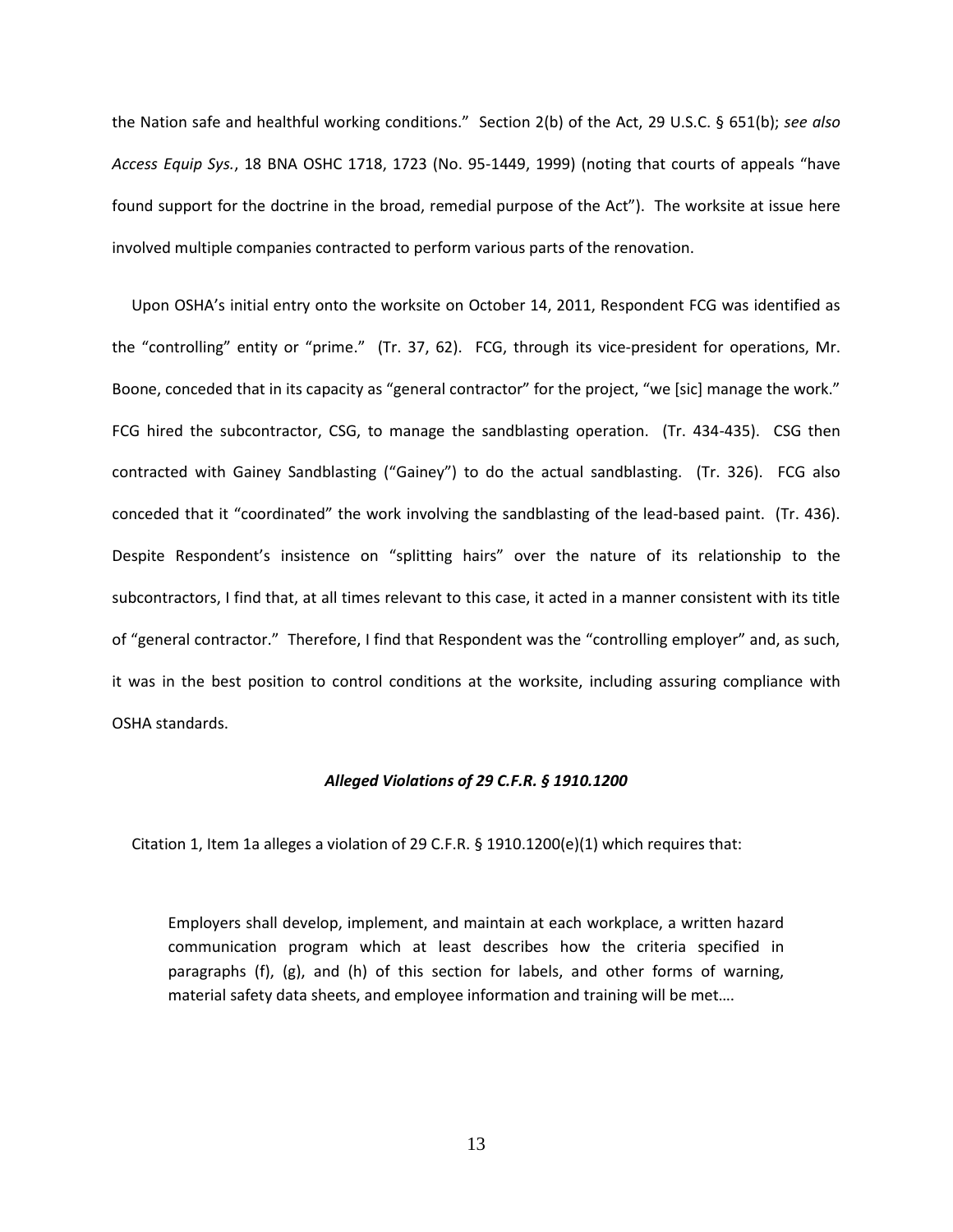Specifically, Item 1a alleged that Respondent did not have a written HazCom program to address

hazards associated with employee exposure to lead and silica dust. (GX-1).

Citation 1, Item 1b alleges a violation of 29 C.F.R. § 1910.1200(e)(2) which requires that:

Multi-employer workplaces. Employers who produce, use, or store hazardous chemicals at a workplace in such a way that the employees of other employer(s) may be exposed … shall additionally ensure that the hazard communication programs developed and implemented under this paragraph (e) include the following:

(i) The methods the employer will use to provide the other employer(s) on-site access to material safety data sheets for each hazardous chemical the other employer(s)' employees may be exposed to while working; (ii) The methods the employer will use to inform the other employer(s) of any precautionary measures that need to be taken to protect employees during the workplace's normal operating conditions and in foreseeable emergencies; and

(iii) The methods the employer will use to inform the other employer(s) of the labeling system used in the workplace.

 Item 1b alleged that Respondent failed to ensure that "employees engaged in project oversight and employees of other employers were made aware of the silica and lead paint dust hazards being generated throughout the building as a result of the sandblasting operations in the basement" of Stack B in the subject building.

 The HazCom standard requires "employers to provide information to their employees about the hazardous chemicals to which they are exposed, by means of a [HazCom] program...." 29 C.F.R. § 1910.1200(b)(1). The Statement of Work for this project called for the removal of "lead based paint" by way of "sandblasting operations." (GX-9). Respondent's own testing of the paint revealed the presence of lead. (Tr. 146; RX-7). Gainey was using sand or "crystalline silica" to remove the paint. (Tr. 83; GX-6e/f). I credit the testimony of IH McLemore, who testified that "lead is toxic to the system [and] to the bloodstream. It can damage your kidneys, have [sic] memory loss, brain damage." (Tr. 159). He further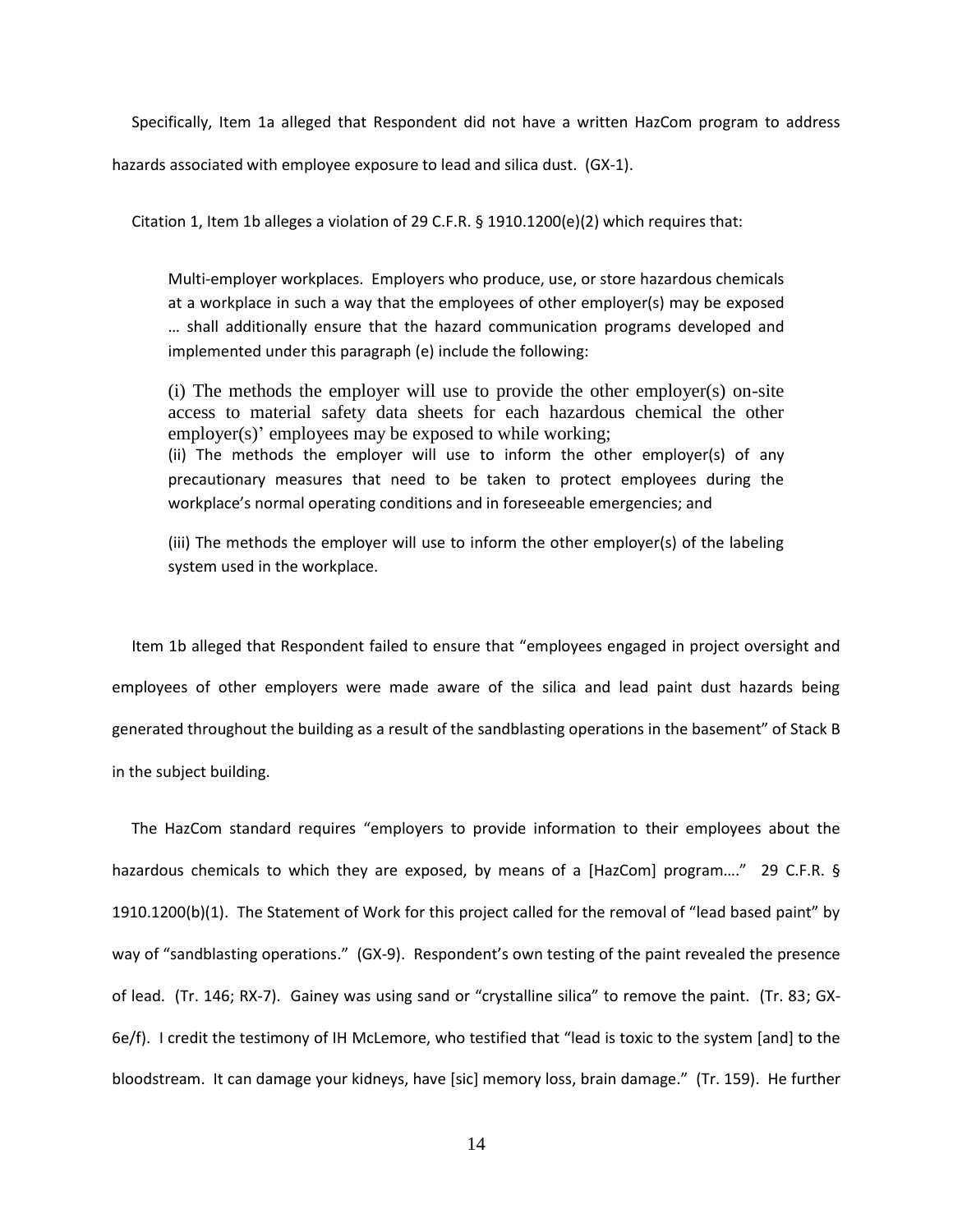testified that silica "is a respiratory hazard that [sic] inhalation could lead to silicosis which is a cancer." *Id.* When asked where silica comes from, he testified that it is "[t]he crystal form of sand." (Tr. 160). I find, accordingly, that the cited standards apply.

 The thrust of the Secretary's argument concerning this item is not the sufficiency of FCG's written HazCom program, but, rather, that FCG did not have one in place at the time of the inspection. This position was outlined by IH McLemore, who testified as follows:

A. Well, if there was a program in place, we never got it, and if there was training being conducted, we didn't receive any proof of that, and so since I didn't have any other documentation that said otherwise, I recommended that the Citation be issued, just in light of the lead and silica hazard present on site. (Tr. 167).

 The evidence concerning whether FCG had a written HazCom program for this project is in dispute. The resolution of this dispute rests on the credibility of the witnesses. For the reasons stated *supra*, I credit the testimony of IH McLemore over that of Respondent's witnesses and find that FCG did not have a HazCom program in place for this project at the time of the inspection.<sup>10</sup> I further find that the absence of a HazCom program is explained by the testimony that this project had been "fast tracked," thereby allowing Mr. Boone only a few days to pull everything together. (Tr. 94, 274, 448). Moreover, as indicated above, it is reasonable to infer that, if a HazCom program had existed at the time of the inspection, Respondent would have provided it to OSHA to avoid being cited. As also indicated above, the testimony that a copy of the program was provided to CO Moore, who looked at it and then

 $\overline{\phantom{a}}$ 

<sup>&</sup>lt;sup>10</sup> Based on this finding, there is no need to address the adequacy of the HazCom and lead compliance programs FCP produced during discovery and presented at the hearing as part of its "Accident Prevention Plan" and "Safety Program". (RX-3 & 4).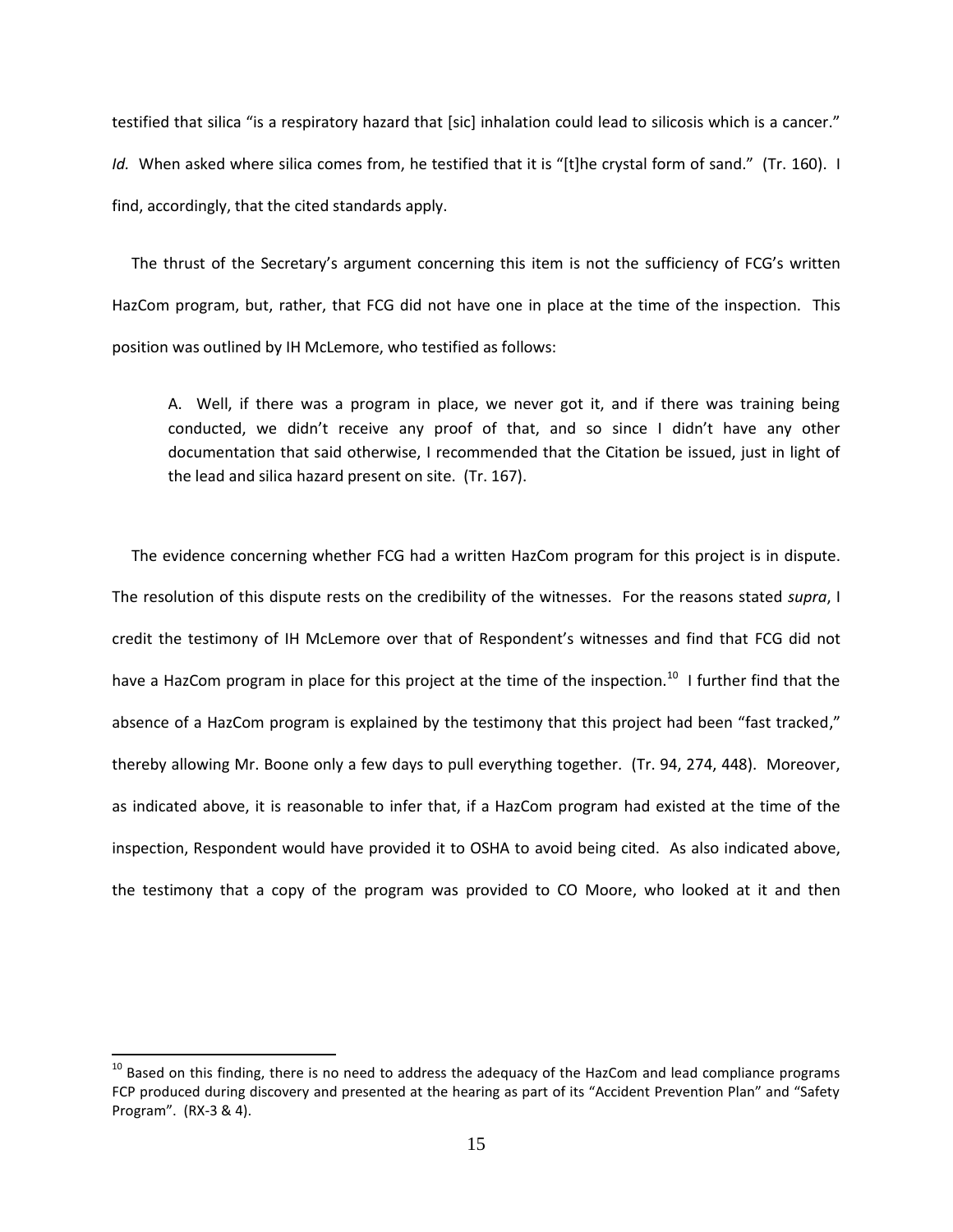returned it, was not believable. (Tr. 368). Based on the credible evidence of record, the Secretary has established that FCG was in violation of the terms of both of the cited standards.<sup>11</sup>

 FCG asserts that none of its employees entered the containment area where the sandblasting occurred. Regardless, the record shows that employees of Gainey were exposed to lead and silica in that Gainey performed the paint removal. (Tr. 326; GX-6e, 6f). The record further shows that employees of CSG were also exposed to lead and silica. (Tr. 325-326, 333, 435-436). In particular, CSG employees were exposed to "flicks of paint" and "layers of dust" resulting from the sandblasting operation. (Tr. 72). Applying the multi-employer worksite doctrine, I find that FCG is responsible as the "controlling employer" for not adequately protecting employees of CSG and Gainey from the hazards associated with exposure to lead and silica. That Respondent had the ability to direct and control the project is demonstrated by the fact that all of the subcontractors operated under FCG's quality control plan. (Tr. 431-33). When asked about its ability to control the subcontractors on the project, Mr. Boone stated: "If we see that they're doing something unsafe, we would [sic] stop it." (Tr. 433). Respondent's ability to stop an unsafe practice is a further indication of its ability to control the worksite. The evidence of record demonstrates that employees were exposed to the hazards of the lead and silica present at the site.

 FCG contends that it never actually entered the containment area until the day of the inspection. (Tr. 435). Nevertheless, Respondent should have known it was required to have HazCom and lead programs

 $\overline{\phantom{a}}$ 

 $11$  The fact that FCG did not have the required program is supported since Ft. Bragg was also cited under the same standards for FCG's failure to have HazCom and lead compliance programs in place. (GX-3, Tr. 168, 284-285). When asked about the existence of FCG's HazCom program, Fort Bragg's safety risk program manager replied, "I haven't seen it but I was told they have one." (Tr. 45-46). Interestingly, CSG did provide copies of its HazCom and respiratory protection programs to OSHA and was not cited for failing to have programs in place. (Tr. 342-343) However, CSG and Gainey were cited under similar standards (Tr. 168). CSG admittedly did not do any air monitoring to determine the exposure level of employees working in the containment area. (Tr. 346). CSG constructed the containment area in the basement and utilized some protective equipment (i.e. negative air machines), to perform its work. (Tr. 325). However, CO Moore determined that the barrier for the containment area was not effective. (Tr. 73).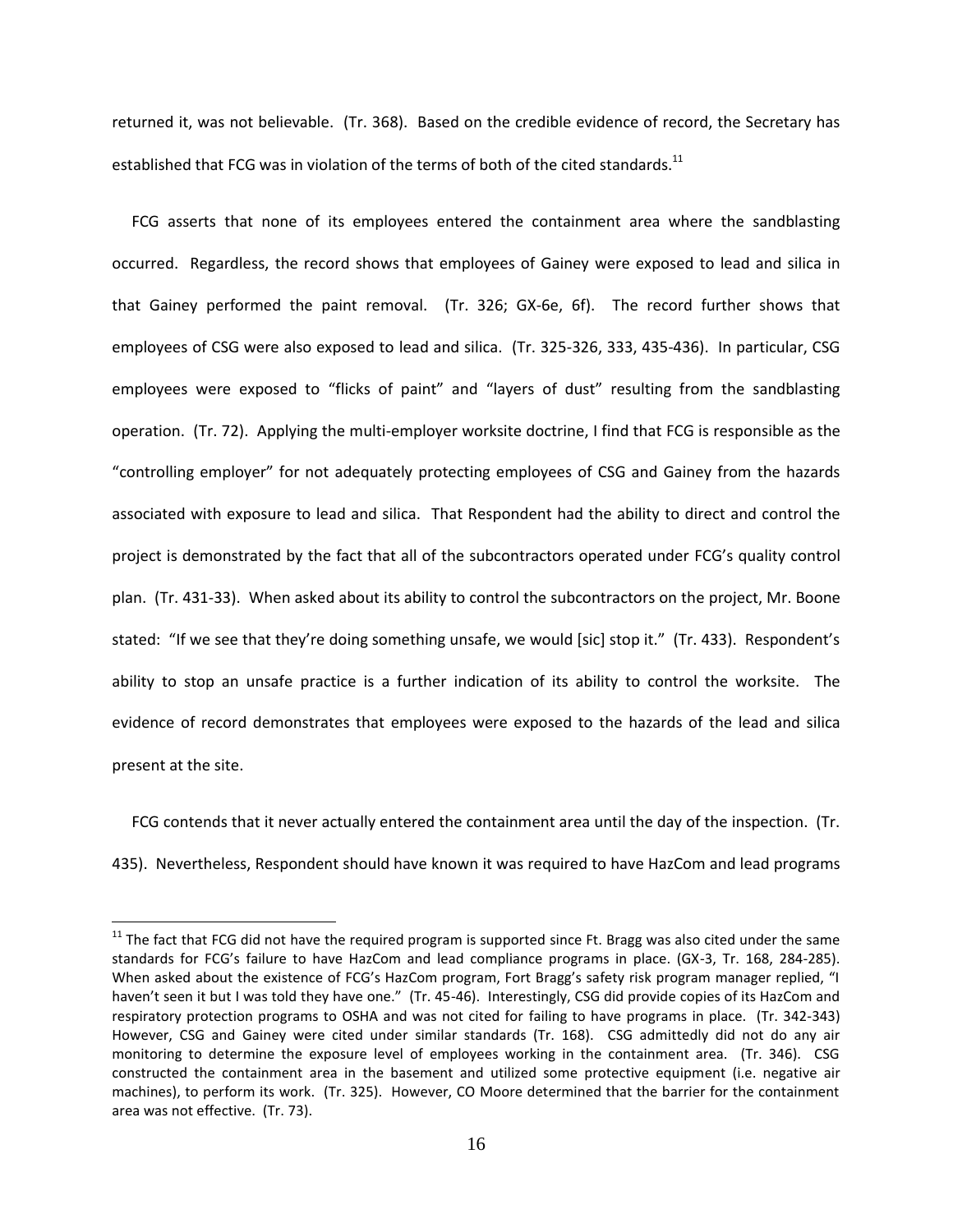in view of the terms of the Statement of Work and its own testing for lead. In any case, even if Respondent itself never entered the containment area, it was required to exercise reasonable diligence to determine if CSG and Gainey employees were exposed to any hazardous substances and to develop any necessary programs in that regard. As the Commission stated in *Automatic Sprinkler Corp. of America*, 8 BNA OSHC 1384, 1387 (No. 76-5089, 1980), an employer "must make a reasonable effort to anticipate the particular hazards to which its employees may be exposed in the course of their scheduled work."

 Based on the foregoing, I find that the Secretary has met her burden of proving that FCG was in violation of 29 C.F.R. §§ 1910.1200(e)(1) and (e)(2).

## *Alleged Violation of 29 C.F.R. § 1926.62(e)(2)(i)*

Citation 1, Item 2 alleges a violation of 29 C.F.R. § 1926.62(e)(2)(i), which requires that:

Prior to commencement of the job each employer shall establish and implement a written compliance program to achieve compliance with paragraph(c) of this section.

 Specifically, the Citation alleged deficiencies under paragraph (c) of the lead standard, which addresses the "permissible exposure limit" for lead. The Citation alleged as follows:

Where employees were exposed to lead dust, the employer did not ensure a written compliance lead plan was developed prior to the start of sandblasting operations. In addition to ensuring a competent person makes frequent and regular inspections of the job site, materials and equipment, a written compliance plan must include at least the following provisions:

- A. A description of each activity in which lead is emitted; e.g. equipment used, material involved, controls in place, crew size, employee job responsibilities, operating procedures and maintenance practices;
- B. A description of the specific means that will be employed to achieve compliance and, where engineering controls are required engineering plans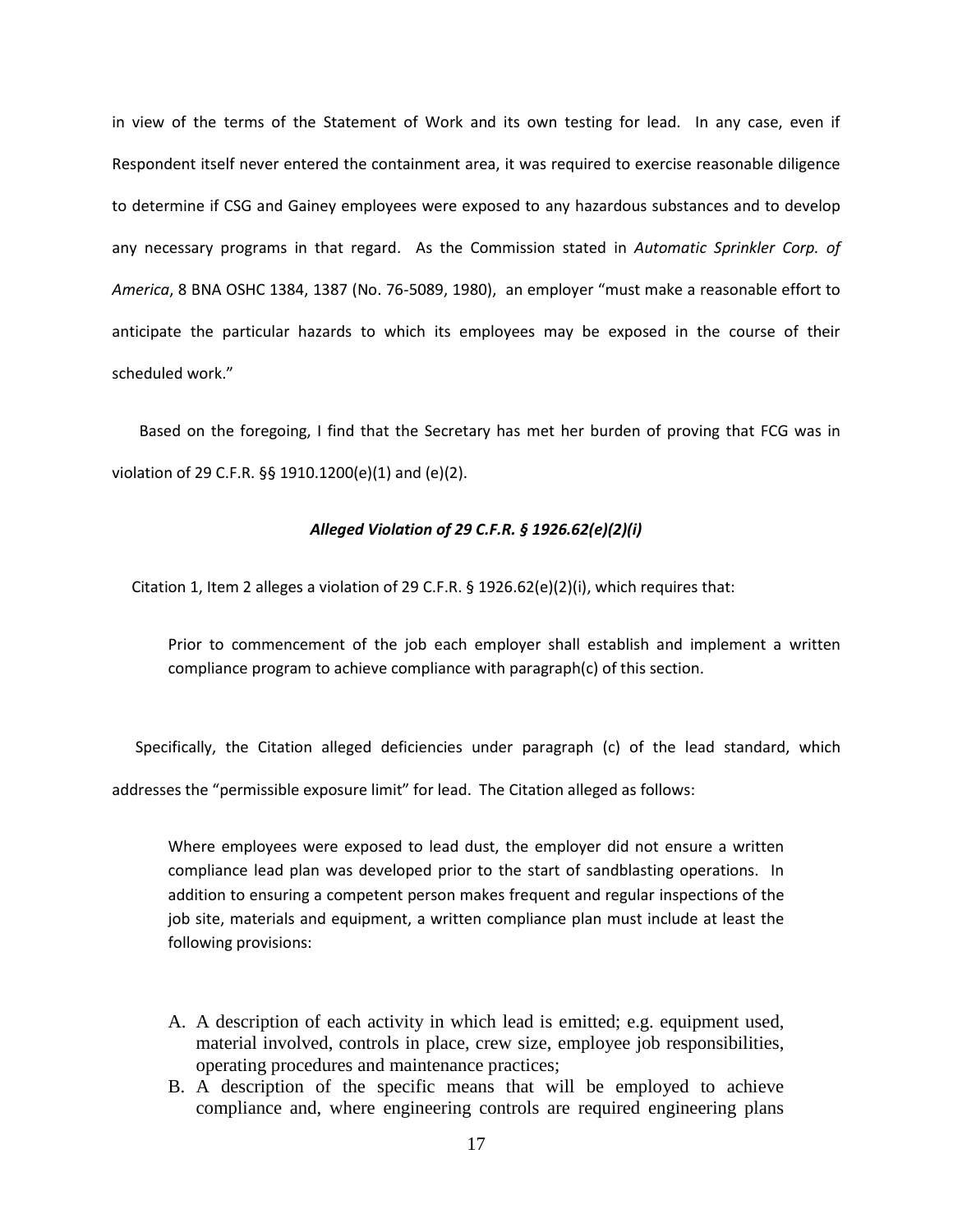and studies used to determine methods selected for controlling exposure to lead;

- C. A report of the technology considered in meeting the PEL;
- D. Air monitoring data which documents the source of lead emissions;
- E. A detailed schedule for implementation of the program, including documentation such as copies of purchase orders for equipment, construction contracts, etc.;
- F. A work practice program which includes items required under paragraphs (g), (h) and (i) of this section and incorporates other relevant work practices such as those specified in paragraph (e)(5) of this section;
- G. An administrative control schedule required by paragraph (e)(4) of this section, if applicable;
- H. A description of arrangements made among contractors on multi-contractor sites with respect to informing affected employees of potential exposure to lead and with respect to responsibility for compliance with this section as set forth in 1926.16.
- I. Other relevant information.

 $\overline{\phantom{a}}$ 

 The cited standard required Respondent to develop and implement a written lead compliance program prior to the commencement of the job. The parties stipulated to the presence of lead at the worksite. Moreover, FCG's own testing revealed the presence of lead. (RX-7). For the reasons already stated, I credit the testimony of CO Moore and IH McLemore over the testimony of Respondent's witnesses and find that no lead compliance program was in place at the time of the inspection.<sup>12</sup> Further, for the reasons articulated in the discussion as to Items 1a and 1b, I find that employees of CSG and Gainey were exposed to lead during the paint removal work. I also find that Respondent knew or should have known that it was required to develop and implement a written lead compliance program; this is particularly so in view of the Statement of Work and the test results from its own testing for lead. Finally, despite its contention that none of its employees entered the containment area, Respondent, with reasonable diligence, could have determined the conditions in the containment area and learned that employees were exposed to lead.

 $12$  In view of this finding, there is no need to address the adequacy of the HazCom and lead compliance programs FCP produced during discovery and presented at the hearing as part of its "Accident Prevention Plan" and "Safety Program". (RX-3 & 4).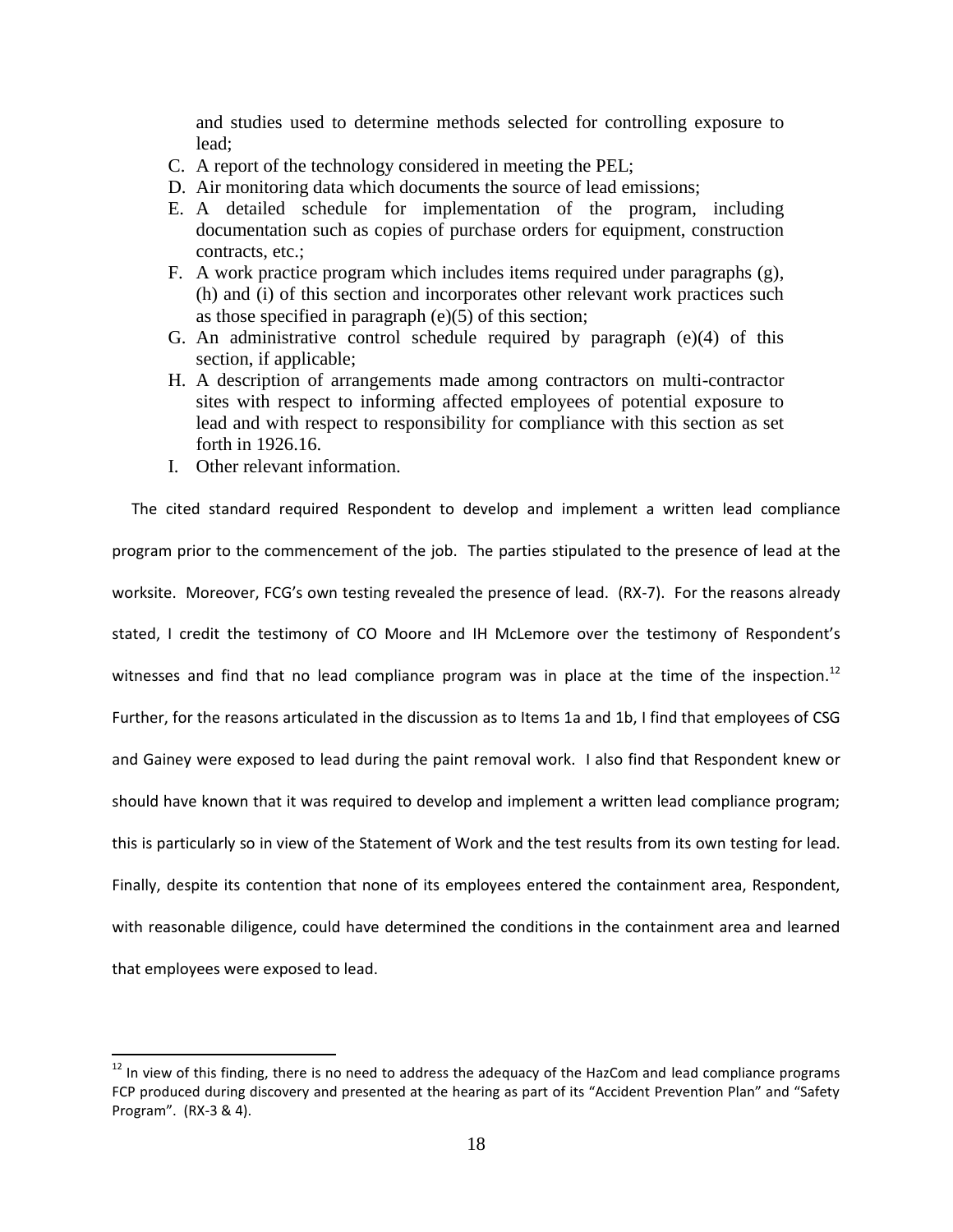For all of the foregoing reasons, I find that the Secretary has shown that the standard applies, that its terms were not met, that employees were exposed to the cited condition, and that Respondent had knowledge of the condition. The Secretary has therefore met her burden of establishing that FCG was in violation of 29 C.F.R. § 1926(e)(2)(i).

## **Serious Classification**

 To prove a violation was "serious" under section 17(d) of the Act, 29 U.S.C. § 666(d)**,** the Secretary must show there was a substantial probability that death or serious physical harm could have resulted from the cited condition and that the employer knew or should have known of the condition; the likelihood of an accident occurring is not required. *Spancrete Northeast, Inc.*, 15 BNA OSHC 1020, 1024 (No. 86-521, 1991).

 IH McLemore credibly testified about the health effects of exposure to lead and silica and that such exposure creates a "substantial probability that death or serious physical harm could result." (Tr. 159). The IH also credibly testified that with appropriate HazCom and lead programs, FCG could have communicated to the employees at the worksite the nature of the hazardous materials present through the use of signs and labels. (Tr. 169). Additionally, with the proper programs in place, FCG would have known it was required to conduct air monitoring to determine: (1) the exposure of the employees to lead and silica, and (2) the appropriate personal protective equipment to be used. (Tr. 175).

 Respondent was on notice, through the Statement of Work, that the project involved lead-based paint removal. Its own testing revealed the presence of lead. (Tr. 146). Further, as the general contractor, Respondent knew or should have known that silica would also be present at the worksite; in particular, the Statement of Work specified that sandblasting would be used for the paint removal. (GX-9). And, as the general contractor, and in view of FCG's contract with Fort Bragg, Respondent was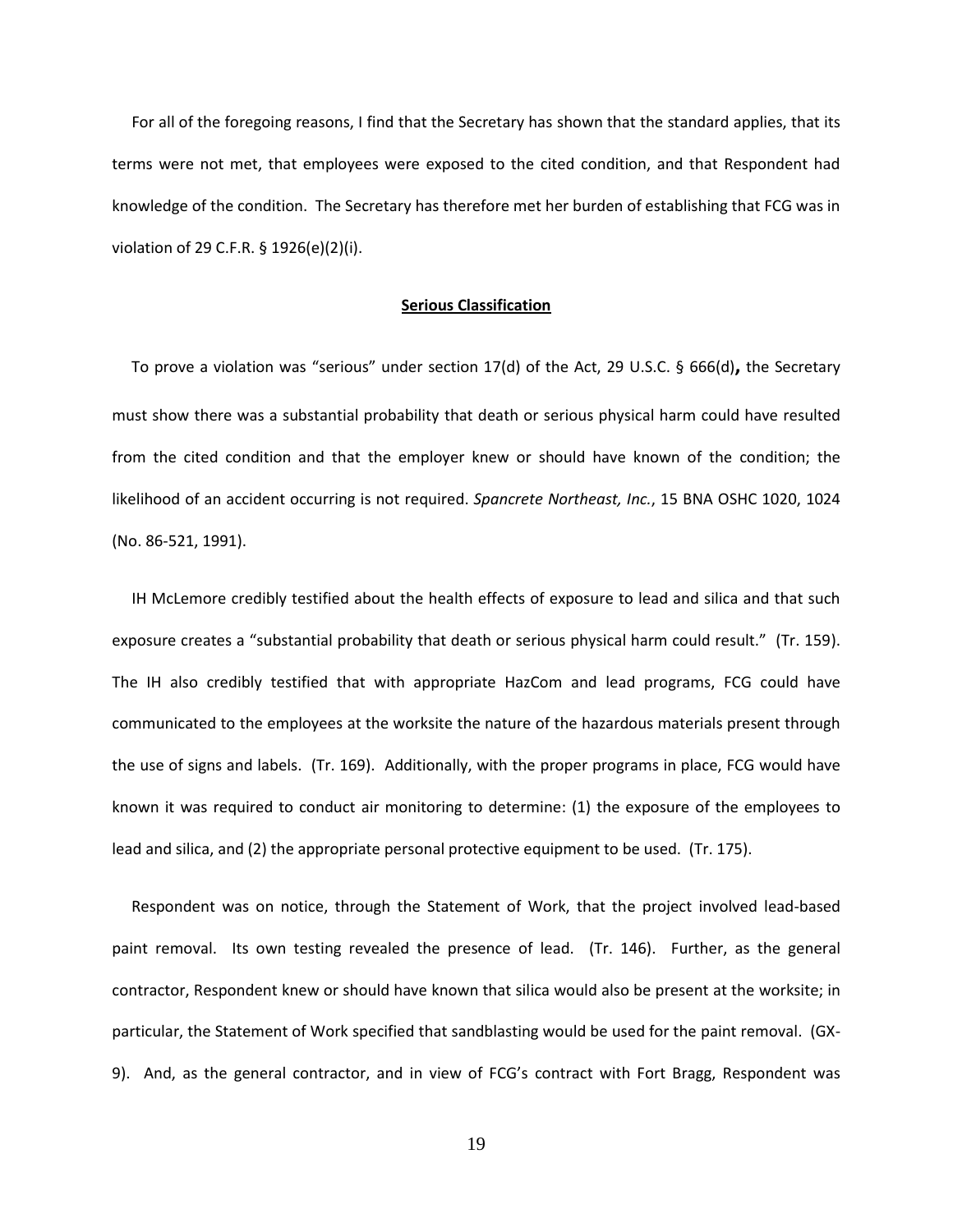charged with the overall responsibility for compliance with OSHA regulations. Here, the specific OSHA standards required FCG to have HazCom and lead compliance programs for the project once it became aware that the work involved removing lead-based paint by means of sandblasting. I conclude that the cited standards are properly classified as serious. The cited standards are therefore affirmed as serious violations.

#### **Penalty Determination**

The Commission, as the final arbiter of penalties, must give due consideration to the gravity of the violation and to the employer's size, history and good faith. *J.A. Jones Constr. Co.*, 15 BNA OSHC 2201, 2213-14 (No. 87-2059, 1993). These factors are not necessarily accorded equal weight, and gravity is generally the most important factor. *Trinity Indus., Inc.*, 15 BNA OSHC 1481, 1483 (No. 88-2691, 1992). The gravity of a violation depends upon such matters as the number of employees exposed, duration of exposure, precautions taken against injury, and the likelihood that an injury would result. *J.A. Jones*, 15 BNA OSHC at 2213-14.

 In this case, I find that OSHA appropriately evaluated the severity of each violation as high, given the likelihood of blood poisoning or silicosis resulting from exposure to lead and/or silica. (Tr. 174). Additionally, I find that OSHA correctly determined the probability of each violation to be lower or lesser because the project had only been ongoing for a short period of time and some personal protective equipment was being worn. (Tr. 174-75). The gravity-based penalty for the items was determined to be \$5,000.00. Because FCG had less than 25 employees, it was given a 40 percent reduction for size, resulting in a proposed penalty of \$3,000.00 each for Items 1b and 1b and Item 2. (Tr. 176). I find the proposed penalties appropriate. A penalty of \$3,000.00 is assessed for grouped Items 1a and 1b, and a penalty of \$3,000.00 is assessed for Item 1.

## **FINDINGS OF FACT AND CONCLUSIONS OF LAW**